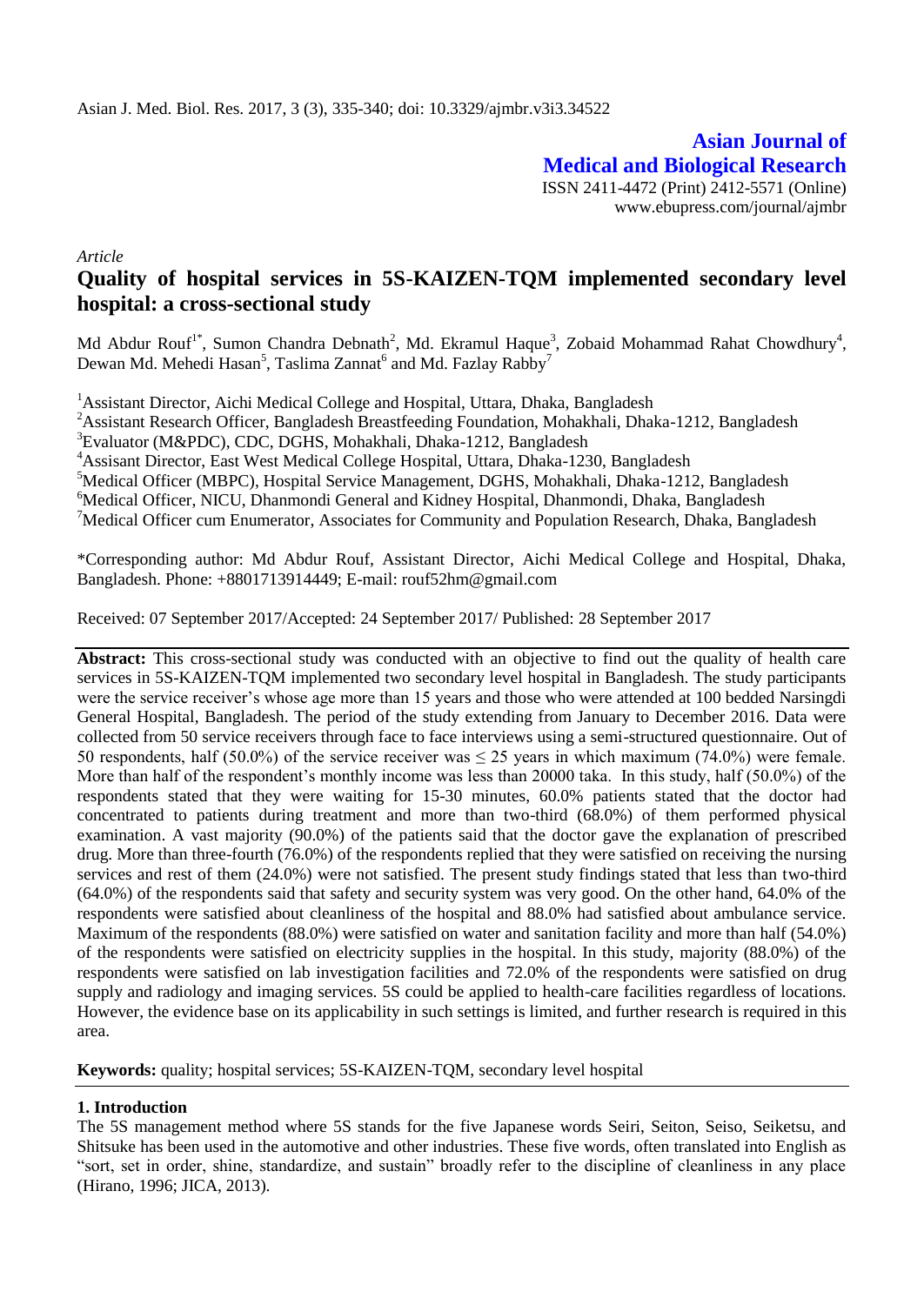The 5S management method was originally implemented by manufacturing enterprises in Japan (Hirano, 1995). In Japan, 5S has been commonly practiced at hospitals (Hasegawa, 2006; Takahara, 2010). It has also been recognized as a method for health-care quality improvement in several books published in the USA (Chalice, 2007; Graban, 2011; Kaplan, 2008).

In the context of the health-care quality improvement, 5S has often been regarded as one of the "lean" tools (Mazzocato *et al*., 2010) where lean refers to a set of approaches for continuous improvement that aim to maximize added value by removing all necessary factors that do not generate value (Womack *et al*., 1990). Lean has been recognized as one of the key quality improvement approaches in health-care (Powell *et al*., 2008).

The Japan International Cooperation Agency (JICA) has adopted 5S as part of its technical cooperation scheme to improve health-care service quality and has assisted several low- and middle-income countries (JICA, 2013; Honda, 2012).

In some context, the 5S approach toward TQM was represented as "5S-KAIZEN-TQM," which was also interchangeably referred to as "5S-CQI-TQM" (MHSW, 2009). To identify additional information pertaining particularly to the context of the 5S application and its adoption as part of the Bangladesh government initiatives, we set an objective to find out the quality of health care services in 5S-KAIZEN-TQM implemented two secondary level hospitals in Bangladesh.

# **2. Materials and Methods**

## **2.1. Study type and area**

This study cross-sectional study was conducted in 5S-KAIZEN implemented 100 bedded Narsingdi District Hospital.

## **2.2. Study participants**

The study participants were the service receiver's whose age more than 15 years and those who were attended at 100 bedded Narsingdi General Hospital.

## **2.3. Sampling and data collection technique**

The estimated sample size was 50 and service receiver (patients) were selected by convenient sampling. Data composed of five hospital services such as administrative, clinical, nursing, and utility and support services. Data were collected through face to face interviews using a semi-structured questionnaire. Observational checklist was used to identify the hospital service related data.

#### **2.4. Data processing and analysis**

Data was cleaned for completeness and consistencies, coded and entered in to SPSS version 20 for analysis. The results were organized, summarized and presented using appropriate descriptive measures such as text, tables, graphs, frequencies and percentage.

#### **2.5. Ethical issues**

Ethical clearance was obtained from Institutional Review Committee of National Institute of Preventive Medicine (NIPSOM). Permission letter was obtained from all selected study health facilities. Informed verbal consent was obtained from each study participant after explaining the aim of the research. Individual participant records were coded on each respective questionnaire and confidentiality was maintained at all levels of the study.

#### **3. Results**

The sociodemographic profile of the respondents were distributed in Table 1. Out of total 50 respondents, half (50.0%) of the service receiver was  $\leq$  25 years in which maximum (74.0%) were female. Approximately twothird (66.0%) of the respondents' were Diploma, HSC and below. More than half of the respondent's monthly income was less than 20000 taka (Table 1).

About 78.0%, 76.0%, 90.0% and 40.0% of the stated that they saw citizen charter, visibility of mission and vision of the hospital, easy access of the reception and problem during registration, respectively (Table 2).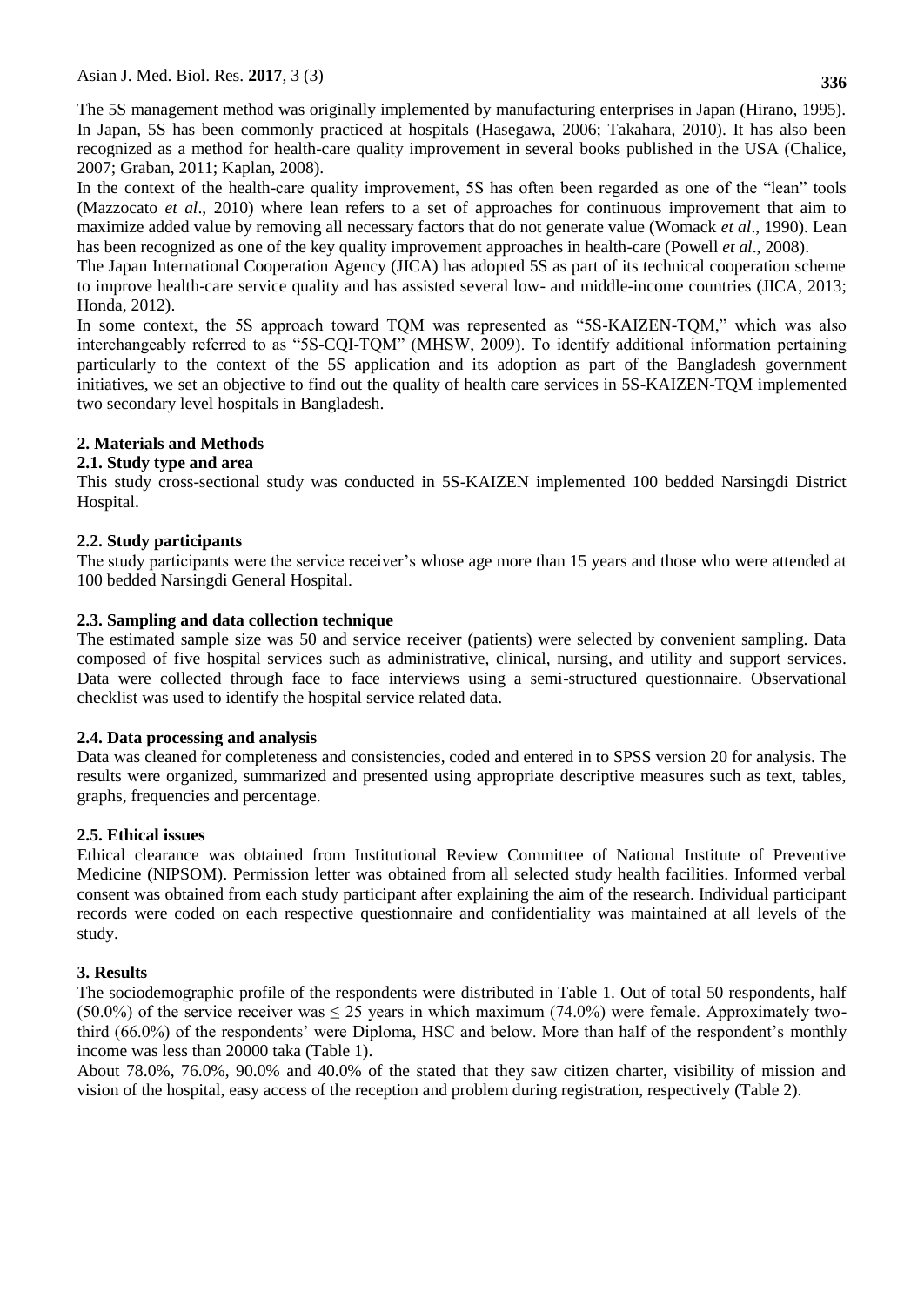#### **Table 1. Socio-demographic profile of the service receiver (n=50).**

| <b>Characteristics</b>       | <b>Service Receiver (n=50)</b> |      |  |  |
|------------------------------|--------------------------------|------|--|--|
| Age group                    | n                              | $\%$ |  |  |
| $\leq$ 25 years              | 25                             | 50.0 |  |  |
| $26-35$ years                | 07                             | 14.0 |  |  |
| $>35$ years                  | 18                             | 36.0 |  |  |
| Gender                       |                                |      |  |  |
| Male                         | 13                             | 26.0 |  |  |
| Female                       | 37                             | 74.0 |  |  |
| <b>Educationalstatus</b>     |                                |      |  |  |
| Diploma, HSC and below       | 33                             | 66.0 |  |  |
| Graduate                     | 10                             | 20.0 |  |  |
| Masters/Post graduate        | 7                              | 14.0 |  |  |
| <b>Monthly Family Income</b> |                                |      |  |  |
| $\leq$ 20000 taka            | 27                             | 54.0 |  |  |
| 20001-40000 taka             | 20                             | 40.0 |  |  |
| $>40001$ taka                | 3                              | 6.0  |  |  |

#### **Table 2. Opinion about administrative services by the service receiver (n=50).**

| <b>Administrative service</b>                    | <b>Service Receiver (n=50)</b> |      |  |  |  |
|--------------------------------------------------|--------------------------------|------|--|--|--|
|                                                  | n                              | $\%$ |  |  |  |
| Visibility of citizen charter                    | 38                             | 78.0 |  |  |  |
| <b>Yes</b>                                       | 12                             | 24.0 |  |  |  |
| N <sub>0</sub>                                   |                                |      |  |  |  |
| Visibility of mission and vision of the hospital |                                |      |  |  |  |
| <b>Yes</b>                                       | 38                             | 76.0 |  |  |  |
| N <sub>0</sub>                                   | 12                             | 24.0 |  |  |  |
| Easy access of the hospital reception            |                                |      |  |  |  |
| Yes                                              | 45                             | 90.0 |  |  |  |
| N <sub>0</sub>                                   | 5                              | 10.0 |  |  |  |
| Opinion about problem during registration        |                                |      |  |  |  |
| Yes                                              | 20                             | 40.0 |  |  |  |
| No.                                              | 30                             | 60.0 |  |  |  |

#### **Table 3. Opinion about clinical services by the service receiver (n=50).**

| <b>Clinical Services</b>                  | <b>Service Receiver (n=50)</b> |      |  |  |  |
|-------------------------------------------|--------------------------------|------|--|--|--|
|                                           | $\mathbf n$                    | %    |  |  |  |
| Waiting time for doctor visit             |                                |      |  |  |  |
| $<$ 15 minutes                            | 10                             | 20.0 |  |  |  |
| 15-30 minutes                             | 25                             | 50.0 |  |  |  |
| $>$ 30 minutes                            | 15                             | 30.0 |  |  |  |
| Doctor concentration to patient           |                                |      |  |  |  |
| Yes                                       | 30                             | 60.0 |  |  |  |
| N <sub>0</sub>                            | 20                             | 40.0 |  |  |  |
| Perform physical examination              |                                |      |  |  |  |
| <b>Yes</b>                                | 34                             | 68.0 |  |  |  |
| No.                                       | 16                             | 32.0 |  |  |  |
| <b>Explanation of prescribed drug use</b> |                                |      |  |  |  |
| Yes                                       | 45                             | 90.0 |  |  |  |
| <b>No</b>                                 | 5                              | 10.0 |  |  |  |

In this study, half (50.0%) of the respondents stated that they were waiting for 15-30 minutes, 60.0% patients stated that the doctor had concentrated to patients during treatment and more than two-third (68.0%) of them performed physical examination. A vast majority (90.0%) of the patients said that the doctor gave the explanation of prescribed drug (Table 3). Figure 1 depicts the nursing services of the 5S-KAIZEN implemented hospitals. More than three-fourth (76.0%) of the respondents replied that they were satisfied on receiving the nursing services and rest of them (24.0%) were not satisfied (Figure 1).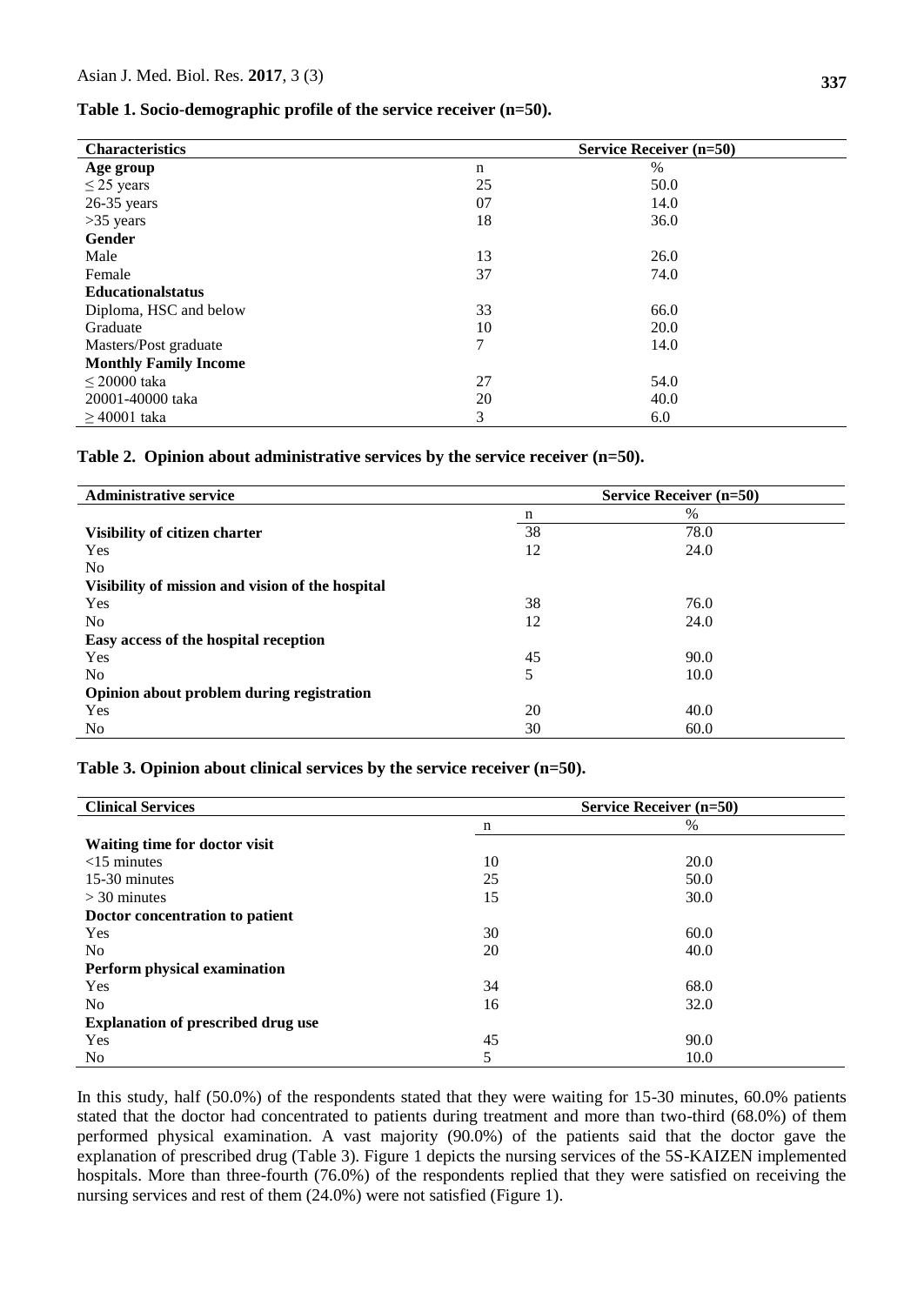The present study findings stated that less than two-third (64.0%) of the respondents believed that safety and security system was very good. On the other hand, 64.0% of the respondents were satisfied about cleanliness of the hospital and 88.0% had satisfied about ambulance service. Maximum of the respondents (88.0%) were satisfied on water and sanitation facility and more than half (54.0%) of the respondents were satisfied on electricity supplies in the hospital (Table 4). In this study, a vast majority (88.0%) of the respondents were satisfied on lab investigation facilities in the hospital. Whereas about 72.0% and 54.0% of the respondents were satisfied on drug supply and radiology and imaging services, respectively (Figure 2).



**Figure 1. Opinion about nursing services by the service receiver (n=50).**

| Table 4. Opinion about utility services by the service receiver $(n=50)$ . |  |  |  |  |  |  |  |  |  |  |
|----------------------------------------------------------------------------|--|--|--|--|--|--|--|--|--|--|
|----------------------------------------------------------------------------|--|--|--|--|--|--|--|--|--|--|

| <b>Utility Services</b>                | <b>Service Receiver (n=50)</b> |      |  |  |  |
|----------------------------------------|--------------------------------|------|--|--|--|
|                                        | n                              | $\%$ |  |  |  |
| Safety and security of the hospital    |                                |      |  |  |  |
| Very good                              | 32                             | 64.0 |  |  |  |
| Good                                   | 14                             | 28.0 |  |  |  |
| Bad                                    | $\overline{4}$                 | 8.0  |  |  |  |
| <b>Cleanliness of the hospital</b>     |                                |      |  |  |  |
| Satisfactory                           | 32                             | 64.0 |  |  |  |
| Not-satisfactory                       | 18                             | 36.0 |  |  |  |
| <b>Ambulance service</b>               |                                |      |  |  |  |
| Yes                                    | 44                             | 88.0 |  |  |  |
| N <sub>0</sub>                         | 6                              | 12.0 |  |  |  |
| Adequate water and sanitation facility |                                |      |  |  |  |
| Satisfactory                           | 41                             | 82.0 |  |  |  |
| Not-satisfactory                       | 9                              | 18.0 |  |  |  |
| <b>Electricity supply</b>              |                                |      |  |  |  |
| Satisfactory                           | 27                             | 54.0 |  |  |  |
| Not-satisfactory                       | 23                             | 46.0 |  |  |  |



**Figure 2. Opinion about support services by the service receiver (n=50).**

# **4. Discussion**

This study was undertaken to find out the quality of hospital services in 5S-KAIZEN-TQM implemented 100 bedded district hospital. The current study shows that about half (50.0%) of the service receiver was  $\leq$  25 years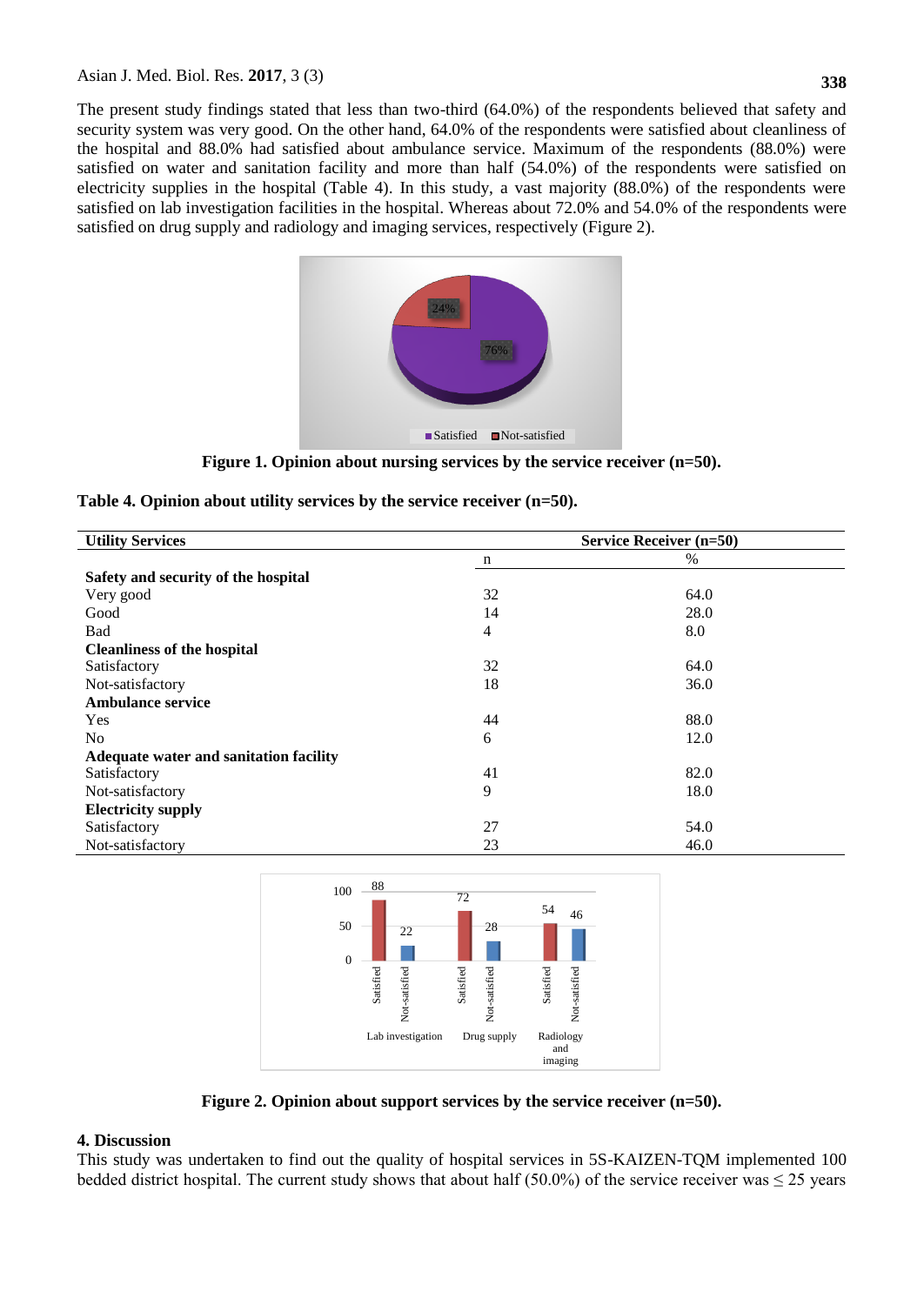In the present study, 78.0% respondents stated that they saw citizen charter in the 5S-KAIZEN-TQM implemented hospital. This finding is inconsistent with the study conducted by Emad and Al-shdaifat in the year 2015. In our study it was revealed that 50.0% of the respondents were waiting for 15-30 minutes to visit the doctor whereas 60.0% patients stated that the doctor had concentrated to patients during treatment and more than two-third (68.0%) of them performed physical examination. More than three-fourth (76.0%) of the respondents replied that they were satisfied on receiving the nursing services and rest of them (24.0%) were not satisfied.

Asian countries like Bangladesh often fight with inadequate human resource, shortage of supplies along with the inadequate access to necessary medicines and technologies which resulted a compromise with the quality of care (Salam *et al*., 2014; Islam *et al*., 2015; Chowdhury *et al*., 2009). However, many of the Asian countries addressed the quality issues by adopting the 5S-KAIZEN-TQM approaches successfully (Islam *et al*., 2015; Bhuiyan and Baghel, 2005). Not only the Asian countries but also the African countries experienced different types of approaches of quality programs to improve quality of health facility care (Samky *et al*., 2012 and Titu *et al*., 2010).

The present study revealed that less than two-third (64.0%) of the respondents believed that safety and security system was very good. Maximum of the respondents (88.0%) were satisfied on water and sanitation facility and more than half (54.0%) of the respondents were satisfied on electricity supplies in the hospital. Additionally, in a study conducted by Mmbando, 2012 and reported that 5S-CQI-TQM was first implemented at Kilema hospital in October 2011 and the immediate quality improvement outcome and impact was observed six months later at 4 areas practicing 5S: Maternity ward, Pharmacy, Operating Theatre and Laboratory (Mmbando, 2012).

The results from this study show a set of key success factors for KAIZEN implementation in the public service sector, which are government commitment and support, top management commitment and involvement, visionary leadership, customer focus, good coordination and establishment of cultural change programmes embracing employee empowerment and involvement throughout the entire KAIZEN implementation process.

# **5. Conclusions**

5S-KAIZEN-TQM could be applied to health-care facilities regardless of locations in Bangladesh. The low-cost nature of 5S implies that this method is an appropriate initial step toward quality improvement even among resource-constrained healthcare facilities. However, the evidence base on its applicability in such settings is limited, and further research is required in this area. In addition to understand its applicability in the context of strengthening health systems in Bangladesh, the cost-effectiveness, viable scale-up mechanisms, and sustainability of 5S application also need to be further studied.

# **Acknowledgement**

We are grateful to the hospital authority for the permission to conduct the study. We would like to thank all the study participants who added an extensive contribution during data collection.

#### **Conflict of interest**

None to declare.

# **References**

- Bhuiyan N and A Baghel, 2005. An overview of continuous improvement: from the past to the present. Management Decision., 43: 761-771.
- Chalice R, 2007. Improving healthcare using Toyota lean production methods: 46 steps for improvement. Milwaukee: ASQ Quality Press.
- Chowdhury S, SA Hossain and A Halim, 2009. Assessment of quality of care in maternal and newborn health services available in public health care facilities in Bangladesh. Bangladesh Med. Res. Counc. Bull., 35: 53- 56.
- Emad A and Al-shdaifat, 2015. Implementation of Total Quality management in Hospital. Journal of Taibah University Medical Sciences*,* 10: 461-466.
- Gapp R, R Fisher and K Kobayashi, 2008. Implementing 5S within a Japanese context: an integrated management system. Manage Decis., 46: 565-79.